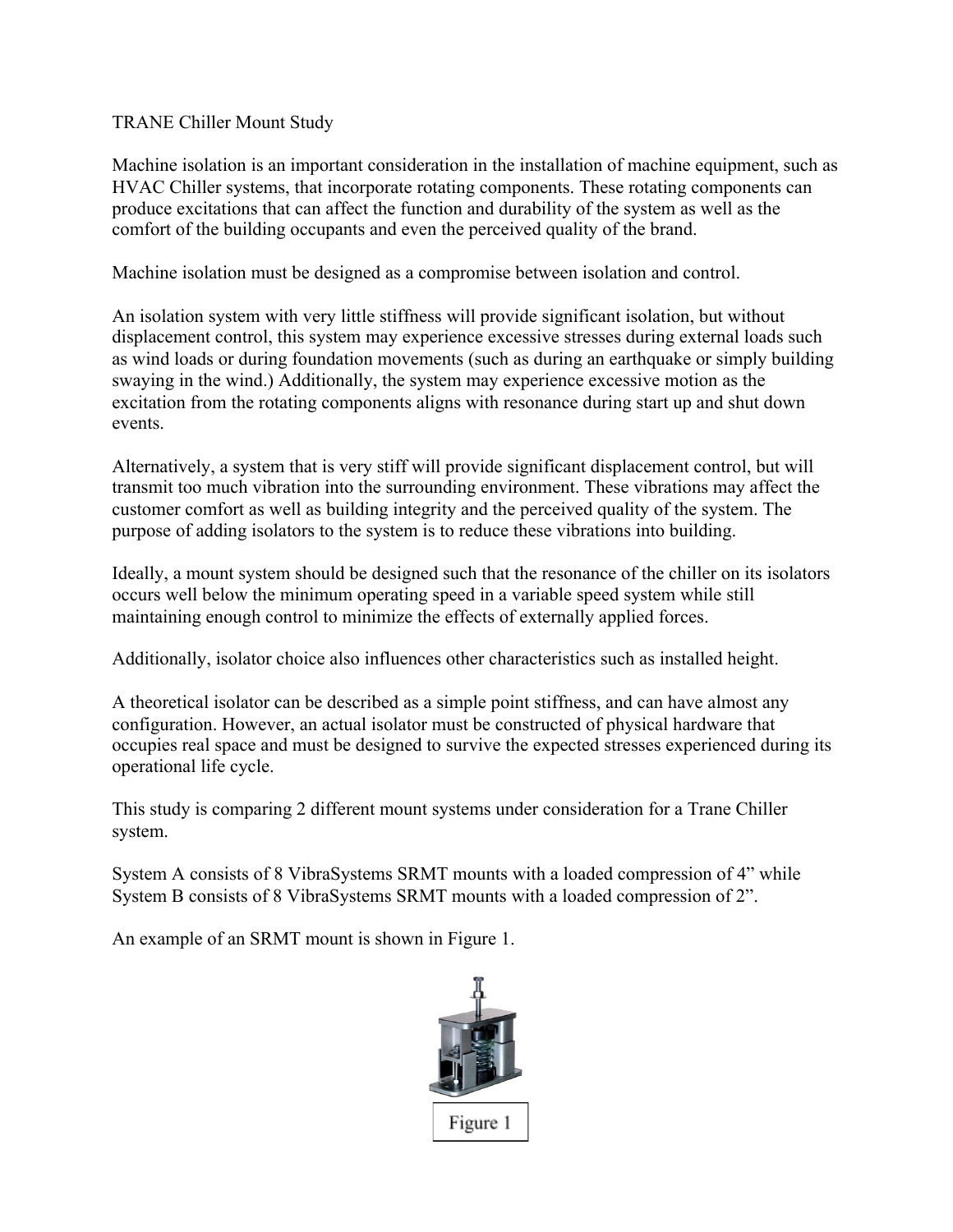The Mounts in System A must be physically larger than in System B to achieve the desired deflection.

| <b>System Isolators</b>     |       |    |
|-----------------------------|-------|----|
| Unloaded Height             | 16"   | יי |
| <b>Installed Deflection</b> |       |    |
| Installed Height            | ייר ו |    |

This difference in Mount height will result in a difference in the installed system height.

| System A       | System B |
|----------------|----------|
|                |          |
| 12''<br>Ground | 6''      |

Now we must determine how each system reacts to an external load applied to the system, First, calculate the Center of Pressure from a wind blowing on the side of the chiller.





Resulting Force,  $F_w$ <br>49.2" Up Side

Surface Area (in Blue)

Add Resulting Force position to mount height for each system to determine the moment arm from the force to ground. From these forces and moment arms, we can calculate the torque applied to the system.